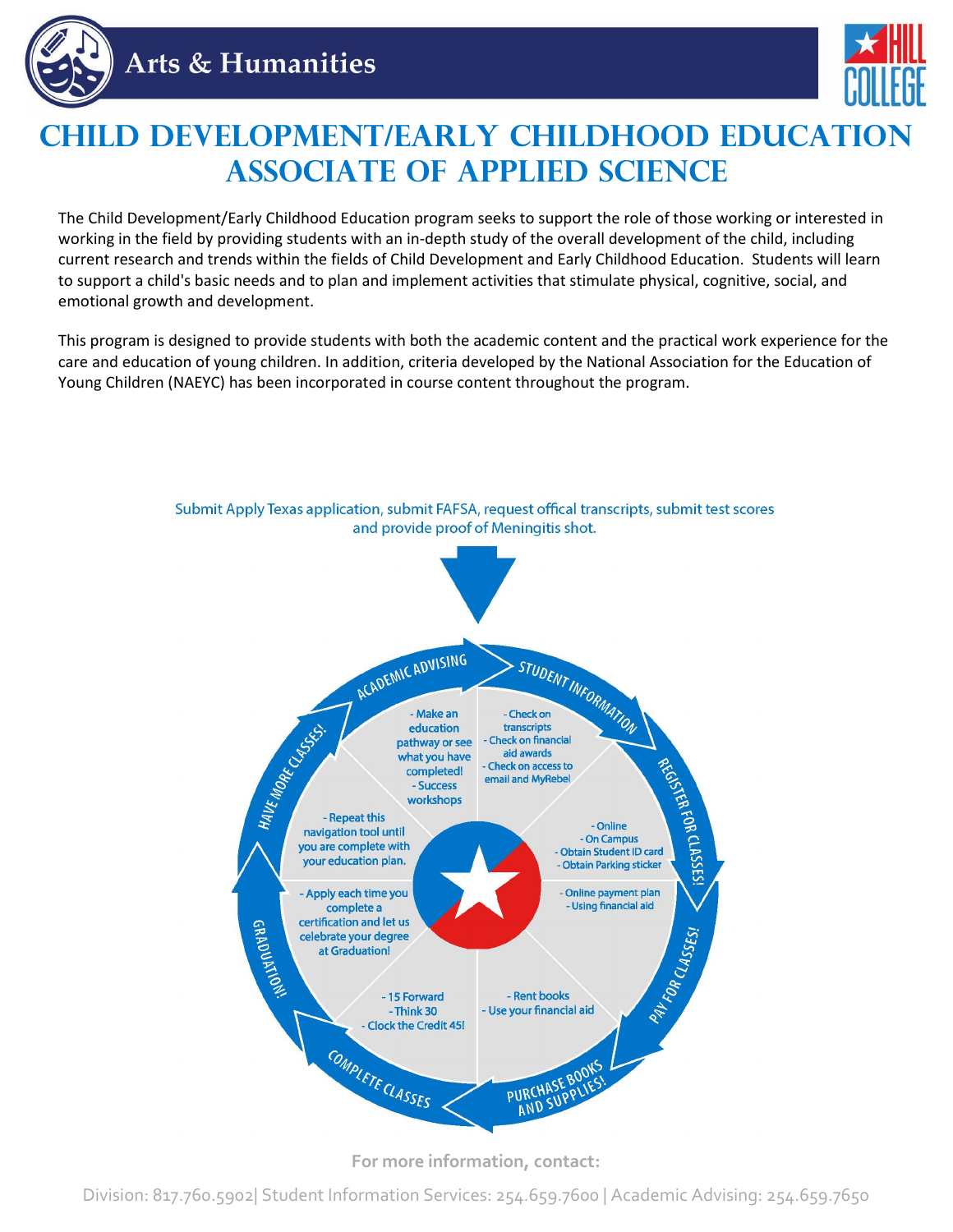



## **Child Development/Early Childhood Education Associate of Applied Science Education Plan**

Transfer students should review all transcripts with an academic advisor to determine if the courses apply to this education plan.

Name: Student ID#:

Texas State Initiative (TSI) status Complete: \_\_\_\_ Incomplete: \_\_\_\_ (see advisor)

| MC 4102 Child Development/Early Childhood Education AAS<br><b>60 Hours</b> |                                                       | <b>TSI Required</b> |                |       |  |  |
|----------------------------------------------------------------------------|-------------------------------------------------------|---------------------|----------------|-------|--|--|
| <b>Worker Certificate (16 Hours)</b>                                       |                                                       |                     |                |       |  |  |
| <b>MC 4106</b>                                                             | <b>Certificate of Completion</b><br><b>TSI Waived</b> |                     |                |       |  |  |
| <b>Course</b>                                                              | <b>Title</b>                                          |                     | Date completed | Grade |  |  |
| <b>CDEC 1311</b>                                                           | <b>Educating Young Children</b>                       |                     |                |       |  |  |
| <b>CDEC 1318</b>                                                           | Wellness of the Young Child                           |                     |                |       |  |  |
| <b>CDEC 1319</b>                                                           | Child Guidance                                        |                     |                |       |  |  |
| <b>CDEC 1321</b>                                                           | Infant and Toddler                                    |                     |                |       |  |  |
| <b>CDEC 2341</b>                                                           | The School Age Child                                  |                     |                |       |  |  |
| CDEC 1164+                                                                 | Practicum                                             |                     |                |       |  |  |

| <b>Administrator (Director Preparation I) (12 Hours)</b> |                                                          |                   |       |  |
|----------------------------------------------------------|----------------------------------------------------------|-------------------|-------|--|
| MC 4105                                                  | <b>Certificate of Completion</b>                         | <b>TSI Waived</b> |       |  |
| Course                                                   | <b>Title</b>                                             | Date completed    | Grade |  |
| Completion of Worker Certificate*                        |                                                          |                   |       |  |
| CDEC 1303                                                | Families, School, and Community                          |                   |       |  |
| <b>CDEC 1313</b>                                         | <b>Curriculum Resources for Early Childhood Programs</b> |                   |       |  |
| CDEC1323                                                 | Observation and Assessment                               |                   |       |  |
| CDEC 2326+                                               | Administration Programs for Children I                   |                   |       |  |

| <b>Administrator (Director Preparation II) (15 Hours)</b> |                                         |                     |       |  |  |
|-----------------------------------------------------------|-----------------------------------------|---------------------|-------|--|--|
| MC 4108                                                   | <b>Certificate of Technology</b>        | <b>TSI Required</b> |       |  |  |
| <b>Course</b>                                             | <b>Title</b>                            | Date completed      | Grade |  |  |
| Completion of Worker Certificate*                         |                                         |                     |       |  |  |
| Completion of Director Preparation I Certificate*         |                                         |                     |       |  |  |
| <b>CDEC 1354</b>                                          | Child Growth and Development            |                     |       |  |  |
| <b>CDEC 1358</b>                                          | Creative Arts for Early Childhood       |                     |       |  |  |
| <b>CDEC 1359</b>                                          | Children/Special Needs                  |                     |       |  |  |
| CDEC 2328+                                                | Administration Programs for Children II |                     |       |  |  |
| <b>ENGL 1301</b>                                          | Composition I                           |                     |       |  |  |